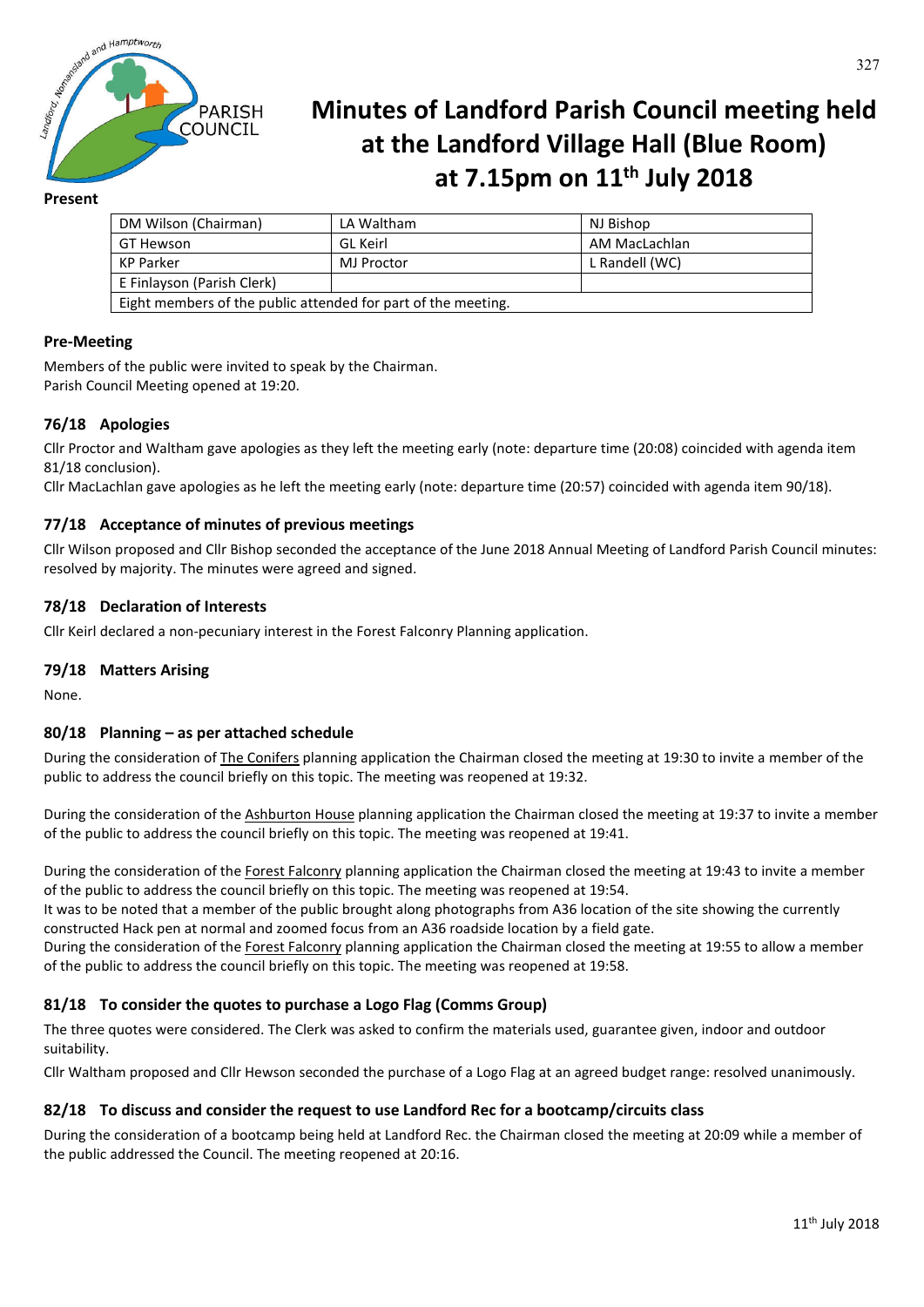

The Council discussed the split usage of Landford and NML Rec and suggested that Mr P. Sneddon contact the NSA for further information on NML Rec availability. The Clerk was asked to confirm the Landford Rec cricket club usage and relay this to Mr P. Sneddon.

Cllr Wilson proposed and Cllr Bishop seconded the support of the Parish Council for Mr P. Sneddon to use Landford Rec for a boot camp class: resolved unanimously.

# **83/18 To consider the NML reading room bin collection**

The NML reading room had received notice that the Free bin collection service was stopping at end of July 2018 coinciding with the change of Wilts. Council waste collection service providers. The Council received and considered the documentation sent by the NML reading room committee.

Cllr Wilson proposed and Cllr Hewson seconded the NML reading room bin collection, at the frequency of 1 collection a month, be funded by the Parish Council: resolved unanimously.

## **84/18 To consider a Defibrillator Seminar (NJB)**

Cllr Bishop spoke about the need for a Defib. Seminar in early 2019, which is 2 years after the initial training seminar. During the consideration of the Defib. Seminar the Chairman closed the meeting (at 20:20) while a member of the public addressed the Council on the Defib. Seminar topic. The meeting reopened at 20:22.

It was noted as part of this Seminar, CPR would be covered and the seminar would be organised for March 2019.

Cllr Bishop proposed and Cllr Wilson seconded that a Defib. Seminar and hall hire be funded by the Parish Council: resolved unanimously.

#### **85/18 Finance**

- a. The Clerk presented the Cash Flow Report and cheques numbered 500566 to 500571 for signing.
	- i. cheques numbered 500566 to 500571:
		- E Finlayson for monthly Gross salary: £504.50
		- E Finlayson for June re-imbursement/expenses: £73.76 (£64.05 ex-VAT)
		- D.Wilson for Chairman's allowance: £100.00
		- Idverde for June bin emptying: £97.15 (£80.96 ex-VAT)
		- Bawden for Grass Cutting in June: £269.26 (£224.39 ex-VAT)
		- C Johnson for May, June and early July Handyman tasks: £316.17
	- ii. direct debits:
		- Bournemouth Water Co. Water for Pavilion: £3.50
		- Unity Trust Bank service charge: £18.00
		- SSE for Landford Rec Electricity March to June £29.17 (27.79 ex-VAT)

Cllr Wilson proposed and Cllr Hewson seconded that the Report be approved; also that all cheques be approved and signed: resolved unanimously.

b. The Budget Control Report was received.

## **86/18 Clerk's Report**

None.

## **87/18 To consider adding a question to the Parish plan for the Parish Council Name (Comms Group)**

Cllr Bishop proposed and Cllr Parker seconded that a question be added to the Parish plan regarding the Parish Council name: resolved unanimously.

## **88/18 To discuss and consider village signs regarding horses (NJB)**

Cllr Bishop discussed the concerns raised to her from Parishioners regarding the New Forest animal behaviours due to tourists feeding and interacting with them. The Clerk was asked to contact the Forestry Commission to raise the Parishioners concerns and find out if there is an action plan available. It was also noted that the Clerk should enquire if any resources are available to distribute to local tourist accommodation and establishments. Cllr Randall (WC) also offered support in providing leaflets from the National Park Authority.